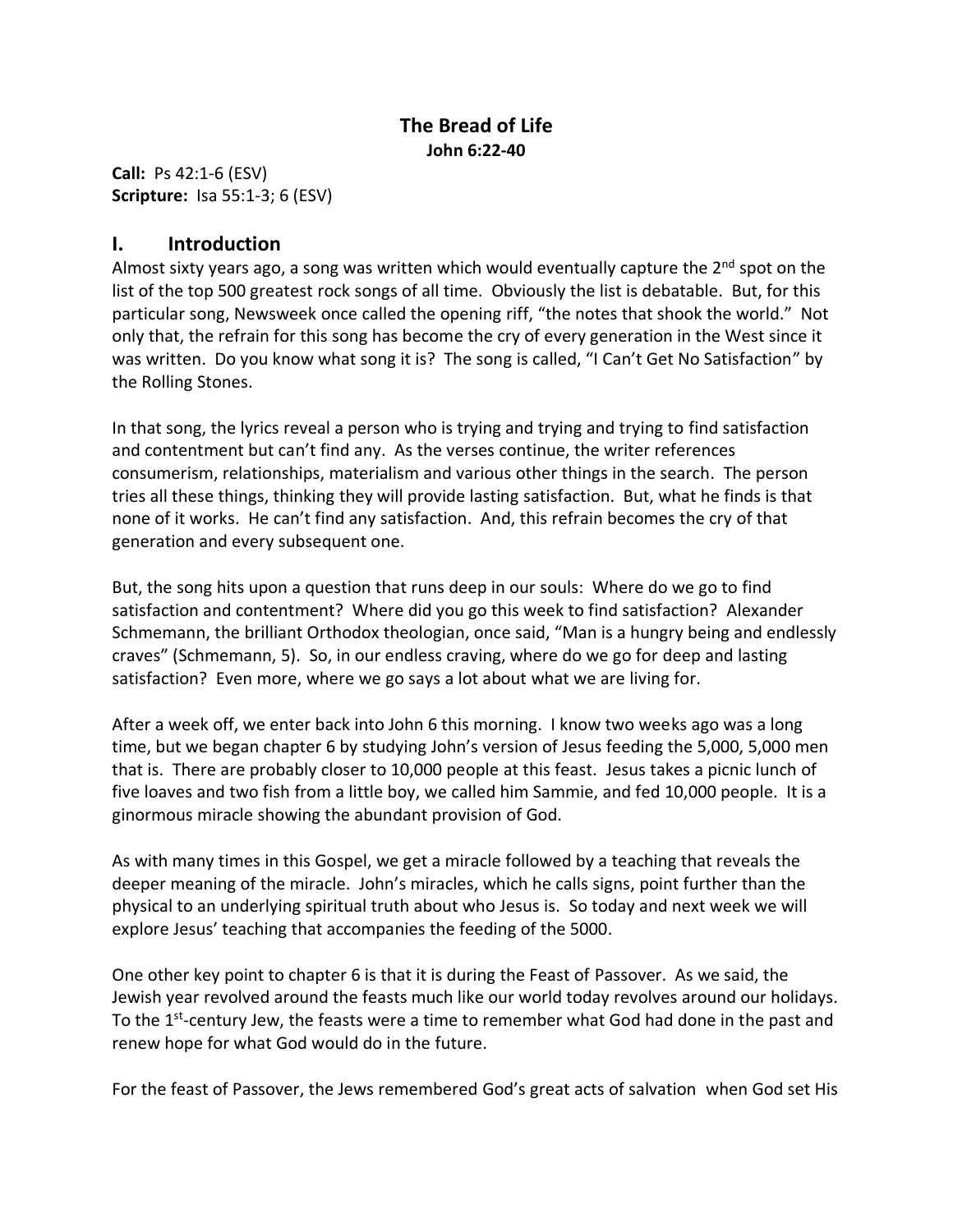people free from slavery in Egypt. All the events of that great act of salvation are remembered, from the suffering of slavery to the amazing provision of God through their wilderness wanderings.

The Passover was, and still is, a time to renew hope. Moses had promised that God would at some point in the future provide another prophet like him. And, by the first century, there was growing anticipation that this prophet would arrive during some Passover.

And, to help the people remember and renew, specific texts were read at the feasts. Just like when we go into the Advent and Christmas season, we expect certain texts to be read every year. We expect Isaiah 9, Matthew 1-2, Luke 1-2 and John 1. We expect to hear these texts read every Advent and Christmas. The Jewish world was no different. There were specific texts read for each feast, which would evoke specific symbols and themes for the feast. We will encounter some of these in today's text.

That gets us ready for our text today. I invite you into John 6, beginning at verse 22.

# **II. The Setting (22-24)**

*22 On the next day the crowd that remained on the other side of the sea saw that there had been only one boat there, and that Jesus had not entered the boat with his disciples, but that his disciples had gone away alone. 23 Other boats from Tiberias came near the place where they had eaten the bread after the Lord had given thanks. 24 So when the crowd saw that Jesus was not there, nor his disciples, they themselves got into the boats and went to Capernaum, seeking Jesus. (ESV)*

Jesus had fed the crowd, dismissed them and sent the 12 disciples back to Capernaum by boat. He then went up on the hillside to be with his heavenly Father. Meanwhile, during the night, the disciples rowed into a storm crossing the Sea. It is then when Jesus walks to them on the water, calming their fears and the storm. When the crowd awakes the next morning, they begin looking for Jesus. They're probably looking for breakfast, but Jesus is nowhere to be found. So, the crowd gets into a few boats and crosses over the sea to the northwest side, to Capernaum.

Verse 25.

## **III. The One Work (25-29)**

25 When they found him on the other side of the sea, they said to him, "Rabbi, when did you *come here?*<sup>*n*</sup> 26 *Jesus answered, "Very truly I tell you, you are looking for me, not because you saw the signs I performed but because you ate the loaves and had your fill. 27 Do not work for food that spoils, but for food that endures to eternal life, which the Son of Man will give you. For on him God the Father has placed his seal of approval." 28 Then they asked him, "What must we do to do the works God requires?"* 29 *Jesus answered, "The work of God is this: to believe in the* one he has sent."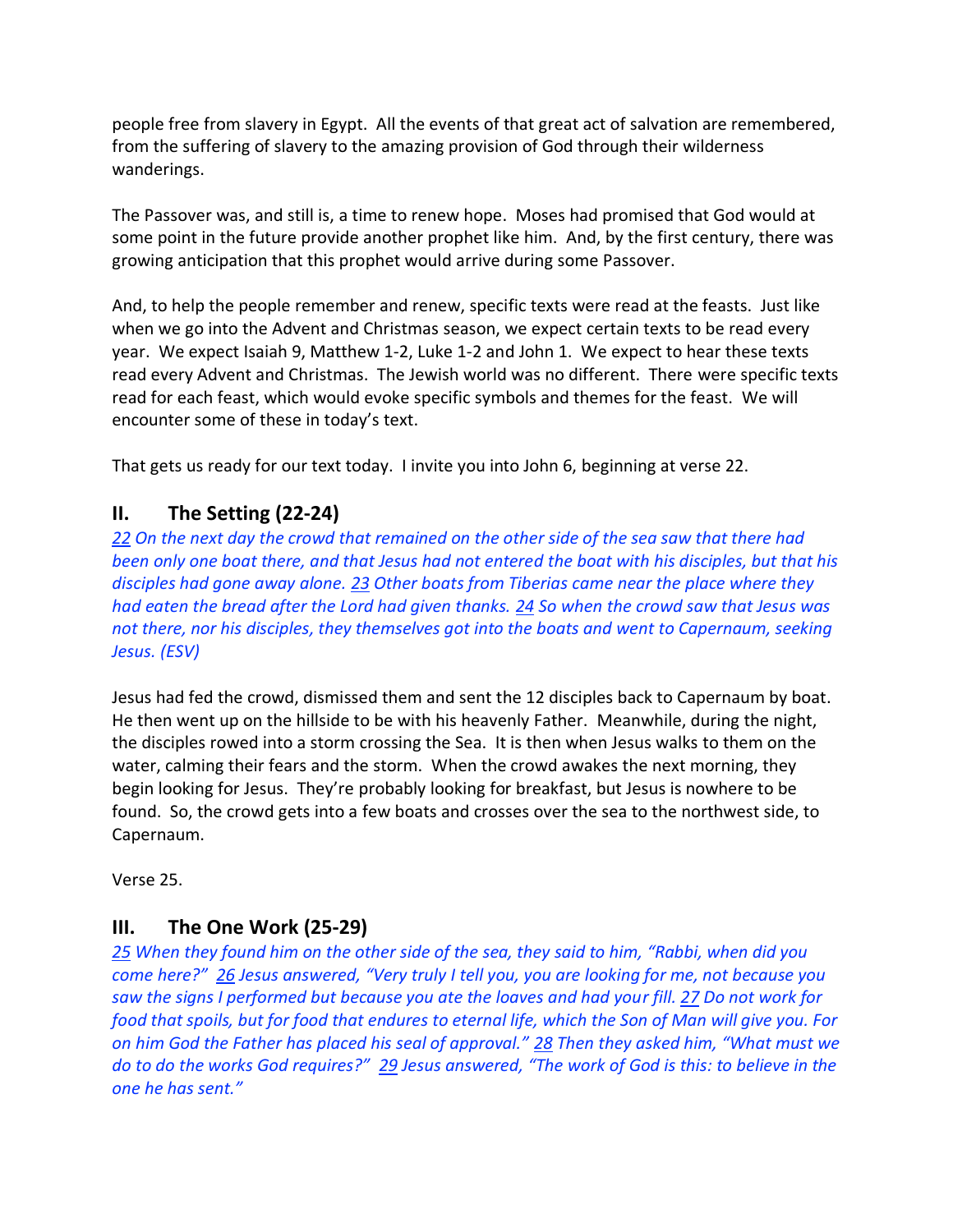#### **A. The Question**

The crowd finds Jesus and begins asking him a question. This begins the dialogue. Next week, the interlocutors will change but for today, Jesus dialogues with the crowd. And, they ask, "Jesus, where did you go? You disappeared on us. We got up for breakfast, but you were gone?"

#### **B. The Response**

Jesus ignores their questions about when and how he got there, and tells them why they *really* came to seek him. Jesus knows what is inside humanity. John told us that in chapter 2 (John 2:25). And, here he knows what's inside this crowd. he says that the crowd saw the effect of the sign  $-5,000$  plus people are fed  $-$  but failed to see the actual sign. This crowd wants their physical needs met. They want their stomachs filled. But, Jesus wants them to go deeper.

### **C. The Work**

Jesus then begins to talk about work, and specifically talking about what they are working for. According to Jesus, there are two kinds of food in this world: that which spoils / does not last and that which endures to eternal life. Jesus encourages the people to work for the eternal food, for this food "is never exhausted [with] a satisfaction that never passes" (Newbigin, 78). This food is a gift from the Son of Man, the one in whom the Father has placed his seal of approval. No one else has the Father's seal except the Son of Man.

Jesus instructs us the same way, to work for the food that endures. The problem with most of us is that we are spending out time and effort working for the kind of food that doesn't last, that only temporarily satisfies. Jesus' words reveal a major flaw in our lifestyle, especially in the West. As Lesslie Newbigin says, if we work for the temporary food, "our life will be an endless 'rat race' in pursuit of satisfactions which never endure" (Newbigin, 79). This is what the Stones were singing about. Not to mention that where we spend our time defines what we hold to be important in life. When our lives are oriented around treasures of earth, we are working for the wrong kind of food. Earthly treasures are not bad in and of themselves. But, when they become ultimate, tethering our hearts and souls to this world such that we seek identity, satisfaction and security in them, we're working for the wrong food. Earthly treasures simply will not satisfy. After all, we know that after we get that new thing, whatever it is, we bring it home, we play with it for a week or two, then it gets thrown into the corner. And, we go back out looking for something new. Jesus' words force us to ask ourselves, "what are we really working for?" What are we so busily moving through your weeks for?

## **D. What Work?**

At this point, the crowd misunderstands Jesus and focuses, not on the kind of work, but simply on the word "work." The crowd wants to please God, and they think they can do it if they just know what God requires. So they ask Jesus what's the program? What works do we have to do to please God? Jesus responds that there is only one work that please the Father, and it is this: *"Believe in me"* (John 6:28). Receive the gift of faith, Jesus says.

This startles the crowd, so they challenge Jesus, verse 30.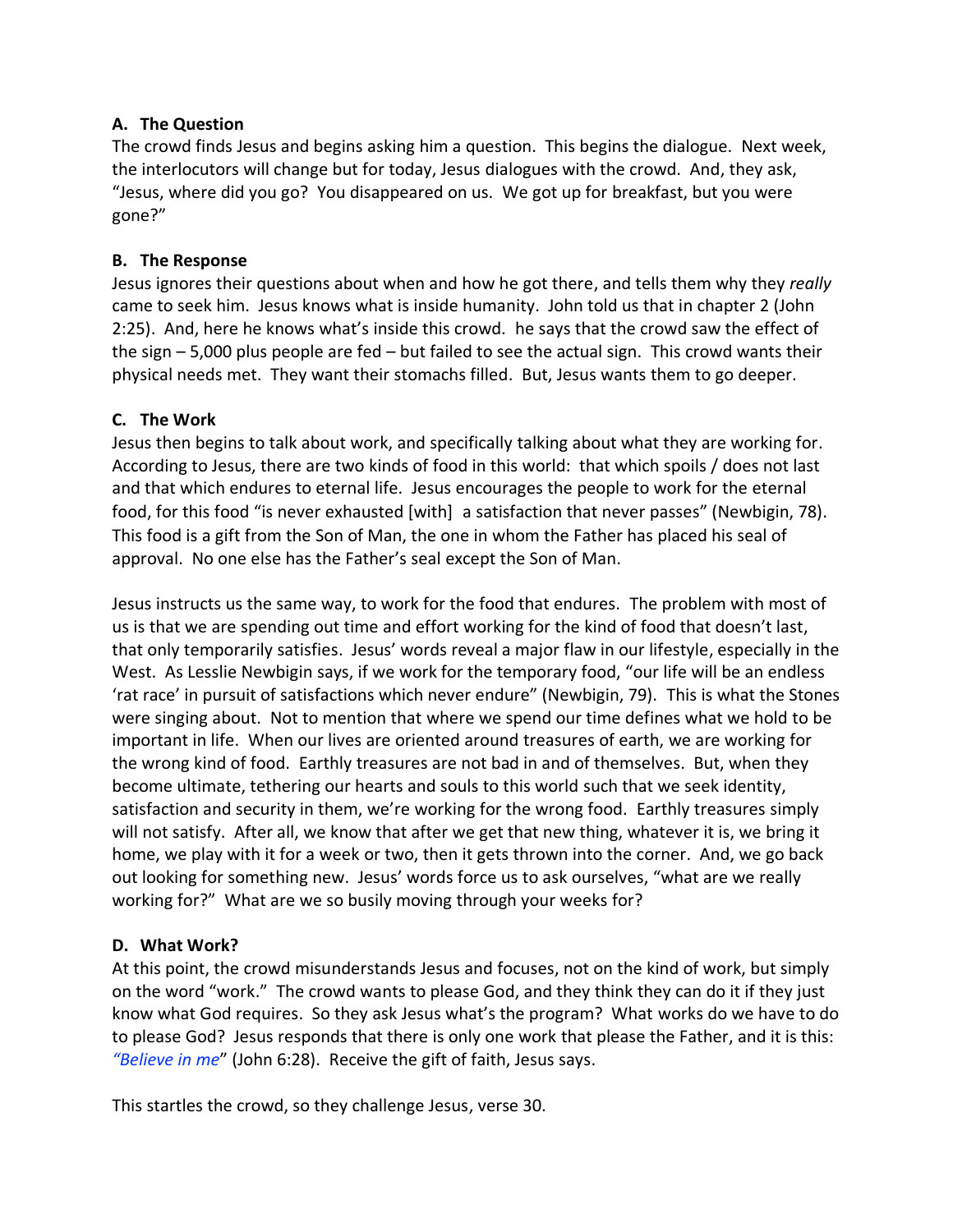## **IV. The Challenge (30-34)**

*30* So they asked him, "What sign then will you give that we may see it and believe you? What *will you do?* 31 *Our ancestors ate the manna in the wilderness; as it is written: 'He gave them bread from heaven to eat.'"* 32 Jesus said to them, "Very truly I tell you, it is not Moses who has *given you the bread from heaven, but it is my Father who gives you the true bread from heaven.*  33 For the bread of God is the bread that comes down from heaven and gives life to the world." *34* "Sir," they said, "always give us this bread."

### **A. The Request**

The crowd wants another sign. "Ok Jesus. If you are making this great claim that we must believe in you, give us a sign, a miracle, to validate your claim." But did he not just do a miracle in front of them? Is not the feeding of the 5,000, which is really 10,000, sufficient enough validation? Answer: No, it is not. Why not? Because the bread Jesus fed the crowd with was bread from earth, not bread from heaven. As one writer says, the bread Jesus provided "had begun in earthly loaves and issued in earthly loaves" (Barclay, 251). But the manna in the wilderness was from heaven. So, what Jesus provided was not a sufficient enough sign.

#### **B. The Psalm**

The crowd quotes Psalm 78, one of the texts that is always read during Passover. They say to Jesus, verse 31, "Our ancestors ate the manna in the wilderness; as it is written, 'He gave them bread from heaven to eat' (Ps 78:24)."

To paraphrase the crowd: "Jesus, we are impressed by what you did yesterday. We really liked the bread you gave us. But even you would have to admit that there is a big difference between what you gave us, bread from below, and what Moses gave our ancestors, bread from heaven. Let's see if you can top that."

#### **C. The Correction**

So, Jesus takes up their challenge and corrects their faulty view on three counts, verses 32-33.

1. First of all, he tells them that it wasn't Moses who fed you, it was the Heavenly Father who fed you.

This confusion regularly happens doesn't it? God does a mighty work through someone, then that human someone gets all the credit. Right? Pastors get all the credit for a booming church. But, it wasn't them who did it, it was God who did it!

John Hanneman taught our men's day last Saturday. If you are a long-time PBCCer, you'll know that John led a thriving 20s ministry here at the church for many years. I remember asking John many times, "How'd you do it John? Tell me, what was your secret?" He would always, always laugh and say, "I made mistake after mistake after mistake. I didn't do anything. It was God who did it all." Every time he would say it. He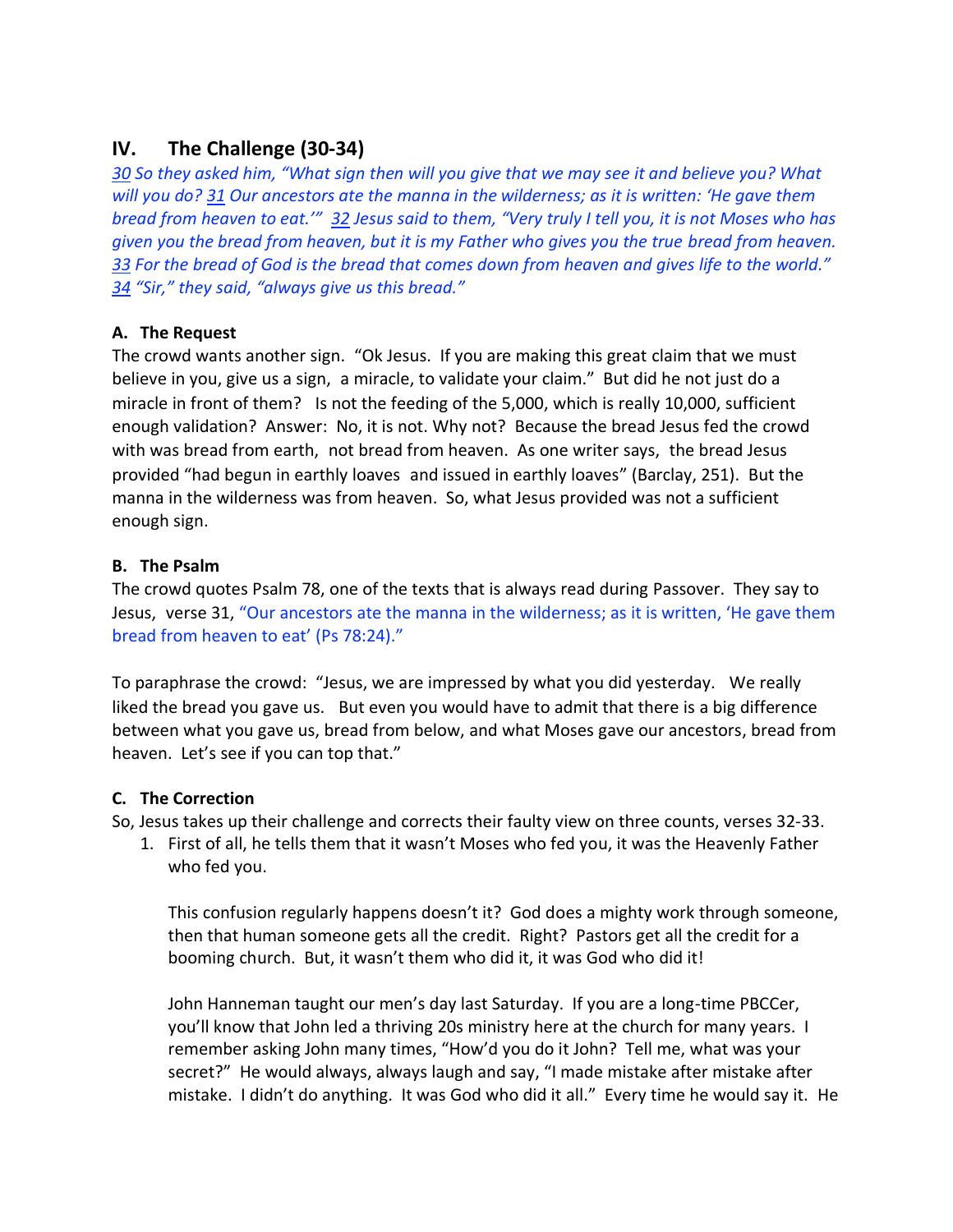knew the truth.

So, Jesus corrects them. It wasn't Moses who did the feeding, it was God who did it.

- 2. Secondly, Jesus changes the tense of the verb from "gave" to "gives." God gave once, yes, but now God is giving the true bread from heaven. In other words, Jesus is saying this: "But my father is *giving* you at this very moment the true bread from heaven" (Klink, 330).
- 3. And, thirdly, as sweet as the manna was, it was not the true heavenly bread. There is another bread that God gives out of heaven. Manna physically sustained Israel for 40 years, but there is another bread, the true, bread, which God gives that gives life and ultimate satisfaction to the whole world, not just Israel, and forever, not just for 40 years! This is the true bread.

## **D. The Desire**

At this point, the crowd's cravings are awakened, just like the woman at the well. He has touched the deepest longings of their souls. They want the bread, "Give us always this bread!" And, our souls say the same thing! Yes, Lord, Give us this bread!

Verse 35.

## **V. The Bread of Life (35-40)**

*35* Then Jesus declared, "I am the bread of life. Whoever comes to me will never go hungry, and *whoever believes in me will never be thirsty. 36 But as I told you, you have seen me and still you do not believe. 37 All those the Father gives me will come to me, and whoever comes to me I will never drive away. 38 For I have come down from heaven not to do my will but to do the will of him who sent me. 39 And this is the will of him who sent me, that I shall lose none of all those he has given me, but raise them up at the last day. 40 For my Father's will is that everyone who looks to the Son and believes in him shall have eternal life, and I will raise them up at the last*  day."

#### **A. The I AMs**

"I am the bread of life!" In the Gospel of John, Jesus makes seven I am statements that have a predicate. This is the first one.

- $\bullet$  I am the bread of life.
- $\bullet$  I am the light of the world.
- I am the gate of the sheep.
- I am the Good Shepherd.
- I am the resurrection and the life.
- $\bullet$  I am the way, the truth and the life.
- $\bullet$  I am the true vine.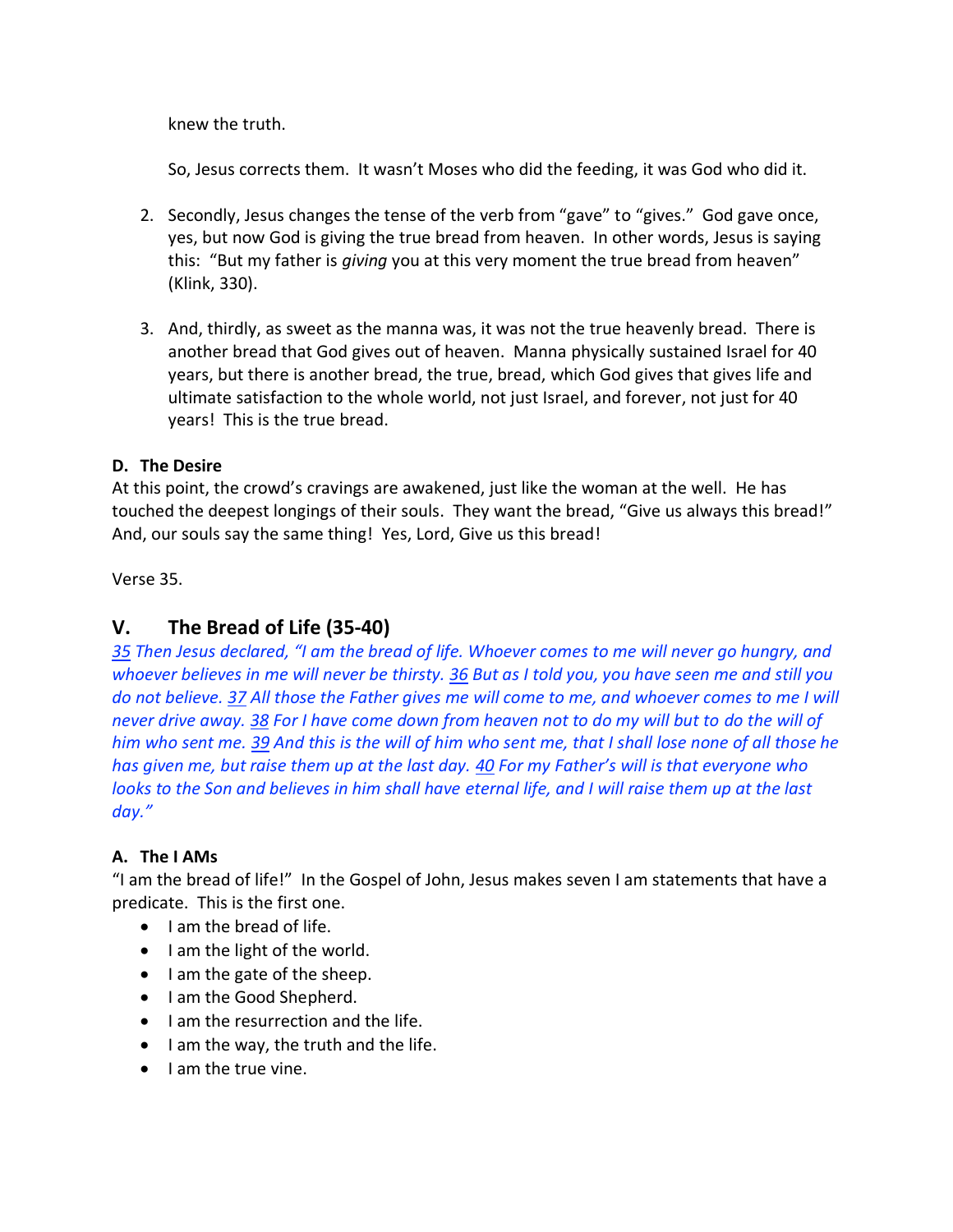These statements go a long way to revealing the identity of Jesus and how he meets us in our lives. But, even before these seven statements with a predicate, we've seen two I AM statements without a predicate. Jesus told the Samaritan woman at the well that he was I AM. And, last week Jesus told his disciples he was "I AM" as he was walking on the water.

#### **B. The Bread of Life**

Here he says, I am the bread of life. It sure is a strange way to talk about yourself, isn't it? I am bread? I can understand if he would have said maker of bread, or baker of bread or giver of bread. But, *I am bread*? A person is bread? Really? (Johnson, 53). No one ever spoke like this!

Bread. Along with water, bread is essential for life. It is absolutely necessary for physical life. Notice Jesus did not say, "I am the coffee of life." He did not say, "I am the chocolate of life." He did not say, "I am the cake of life." He said bread. As much as we think we do, we don't need coffee or chocolate or cake, but we need bread. Or if Jesus was in an Asian country or an African country, he might have said, "I am the rice of life." Or, if he were in Idaho, he might have said, "I am the potato of life." What Jesus is claiming is that he is absolutely essential for life! Life will not work without him period. You cannot make it without him period. That's what Jesus is saying here. He does not claim to be a luxury, something we could live without. He is necessary for life for all people in all the world for all time! In other words, Cupertino needs Jesus more than it needs its next meal. San Jose needs Jesus more than it needs its next meal. The United States needs Jesus more than it needs its next meal. The world will not survive without Jesus. He is absolutely necessary for life. And, he is the only one who can bring a life to the full, a satisfied and contented life. As Augustine said, "In Jesus there is an eternal sufficiency in which there is no want" (Klink, 331).

To paraphrase then what Jesus is saying, "I am the prophet promised by Moses. I am the prophet who comes into the world with heavenly food. But I am more than the prophet with the food. I am the food. I myself am the heavenly bread. And, just like your bodies need bread to exist, so you need me to exist. You cannot make it without me."

#### **C. The Action**

Jesus goes on to say that those who come to him will never hunger and will never thirst, speaking to that "eternal sufficiency" and eternal satisfaction. This once again takes us back to the context of Passover and what the Jews are remembering during this feast. Exodus 16 is another one of those texts that is typically read and reflected upon at the Passover feast. That text explicitly says that God will *͞rain doǁn͟* bread from heaven "*each day͟* (16:4). It's an unbelievable promise! Bread from heaven in the desert every day. And the text says that the people were to go and gather a day's portion each day. Except on the day before the Sabbath, when two days worth would "rain down." The point being that God will provide everyday *but* only one day at a time. The people must go back out to gather everyday. They must trust God to provide everyday. So, what does this have to do with Jesus' claim? Jesus says in verse 35, "*Whoever comes to me will never go hungry, and whoever believes in me will never be thirsty.*" Never?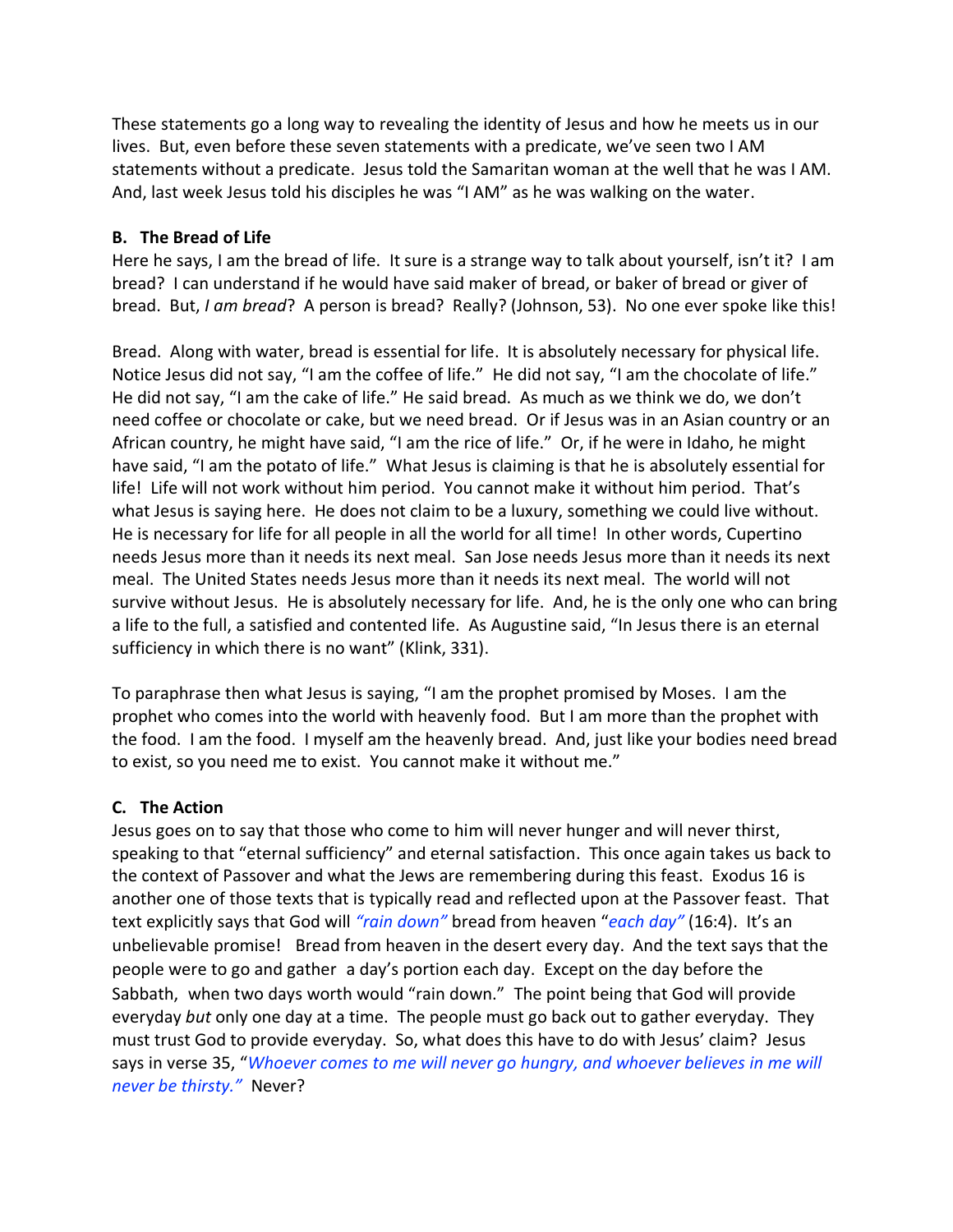I've often wondered about this verse. Because there have been times in my life when I do go to Jesus and feed on him, but it seems to me that I don't always remain satisfied. I get terribly hungry and thirsty the next day. It seems the satisfaction fades so quickly. So, what is Jesus saying here?

Well, the key is in the tense of the verbs "come" and "believe." In the Greek, they are in the present tense, and the present tense emphasizes continual action, meaning "to keep on." So, Jesus is effectively saying, "keep coming" and "keep believing." He is saying, "Whoever keeps coming . . . will never hunger. Whoever keeps believing ... will never thirst." And that crowd at Passover would understand the "keep coming." Why? Because the Israelites of old had to keep coming and keep trusting that God would provide for them every day.

So Jesus says, "I AM the Bread of Life. You need to keep coming to me everyday ... keep believing in me everyday." In other words, Jesus is speaking more about a lifestyle than a single event.

So, when we find ourselves empty, when we find ourselves working too much for the food that perishes, it likely means we have fallen out of the habit of the "keep coming," of the "keep believing." It means we've fallen out of the habit of being with Jesus every day. The Israelites of old would have died of starvation if they didn't walk outside every day for food. We will die spiritually if we are not spending time with Jesus every day.

This is why the practices are so important. This is what John shared with the men last Saturday. The importance of the practices: praying, reading, examining, Sabbathing. They are so important because of what Jesus says right here. It is one thing to realize we need to be saved from sin and wrong-doing. It is quite another thing to realize we need to be saved from working for the food that perishes. In other words, it is quite another thing to realize we need to be saved from our busyness and distractedness and frenzied lifestyles. If we do not deal with these things, we will never find satisfaction and contentment. We need to free ourselves daily for God so we can rest awhile in him. We will die spiritually if we do not do this.

#### **D. The Security**

Jesus' last words in our text today are more good news. They deal with the security of those who do come and believe. They are safe. Those that the Father draws to Jesus, the Son will keep. No one gets lost. That is because your security is not found in your hanging onto him, but his hanging onto you.

It's like a father encouraging his son to walk across a log over a fast flowing stream. The son looks up at his father, scared to death. So, the father reaches out his hand and the son grabs his hand tightly. The son then walks across the log holding tightly to his father's hand. The son goes because he knows his safety lies not in his strong grip of his father's hand, but because his father is holding onto him. It's a journey of trust. And, our father is holding us in his loving hands, and we are forever safe.